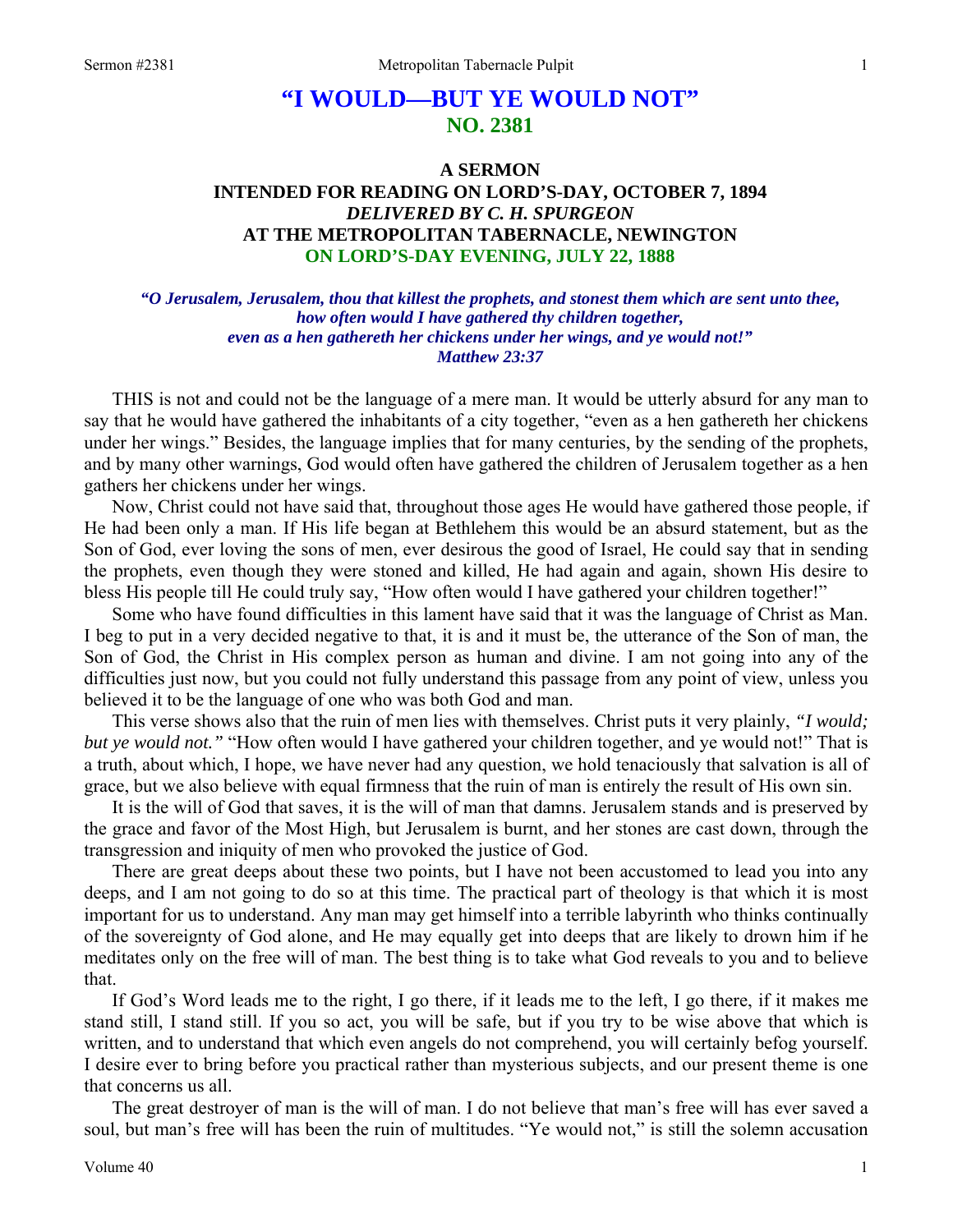of Christ against guilty men. Did He not say, at another time, "Ye will not come unto me, that ye might have life"? The human will is desperately set against God, and is the great devourer and destroyer of thousands of good intentions and emotions, which never come to anything permanent because the will is acting in opposition to that which is right and true.

That, I think, is the very marrow of the text, and I am going to handle it in this fashion.

**I.** First, consider from the very condescending emblem used by our Lord, WHAT GOD IS TO THOSE WHO COME TO HIM.

He gathers them, "as a hen gathers her chickens under her wings." Let us dwell upon that thought for a few minutes. It is a very marvelous thing that God should condescend to be compared to a hen, that the Christ, the Son of the Highest, the Savior of men, should stoop to so homely a piece of imagery as to liken Himself to a hen. There must be something very instructive in this metaphor, or our Lord would not have used it in such a connection.

Those of you who have been gathered unto Christ know first, that *by this wonderful Gatherer, you have been gathered into happy association*. The chickens, beneath the wings of the hen, look very happy all crowded together. What a sweet little family party they are! How they hide themselves away in great contentment, and chirp their little note of joy!

You, dear friends, who have never been converted, find very noisy fellowship I am afraid, in this world, you do not get much companionship that helps you, blesses you, gives you rest of mind, but if you had been gathered to the Lord's Christ, you would have found that there are many sweetnesses in this life in being beneath the wings of the Most High. He who comes to Christ finds father, and mother, and sister, and brother, he finds many dear and kind friends who are themselves connected with Christ, and who therefore love those who are joined to Him.

Among the greatest happinesses of my life, certainly, I put down Christian fellowship, and I think that many, who have come from the country to London have for a long time missed much of this fellowship till, at last, they have fallen in with Christian people, and they have found themselves happy again.

O lonely sinner, you who come in and out of this place and say, "Nobody seems to care about me," if you will come to Christ, and join with the church which is gathered beneath His wings, you will soon find happy fellowship!

I remember that in the times of persecution, one of the saints said that he had lost his father and his mother by being driven away from his native country, but he said, "I have found a hundred fathers, and a hundred mothers, for into whatsoever Christian house I have gone, I have been looked upon with so much kindness by those who have received me as an exile from my native land, that everyone has seemed to be a father and a mother to me." If you come to Christ, I feel persuaded that He will introduce you to many people who will give you happy fellowship!

But that is merely the beginning. A hen is to her little chicks, next, a cover of safety. There is a hawk in the sky, the mother bird can see it, though the chickens cannot. She gives her peculiar cluck of warning, and quickly they come and hide beneath her wings. The hawk will not hurt them now, beneath her wings they are secure.

This is what God is to those who come to Him by Jesus Christ, *He is the Giver of safety*. "He shall cover thee with his feathers, and under his wings shall thou trust: his truth shall be thy shield and buckler." Even the attraction of your old sins, or the danger of future temptations, thou shalt be preserved from all these perils when thou comest to Christ, and thus hidest away under Him.

The figure our Lord used is full of meaning, for in the next place, the hen is to her chicks *the source of comfort*. It is a cold night, and they would be frozen if they remained outside, but she calls them in, and when they are under her wings, they derive warmth from their mother's breast. It is wonderful, the care of a hen for her little ones, she will sit so carefully and keep her wings so widely spread, that they may all be housed.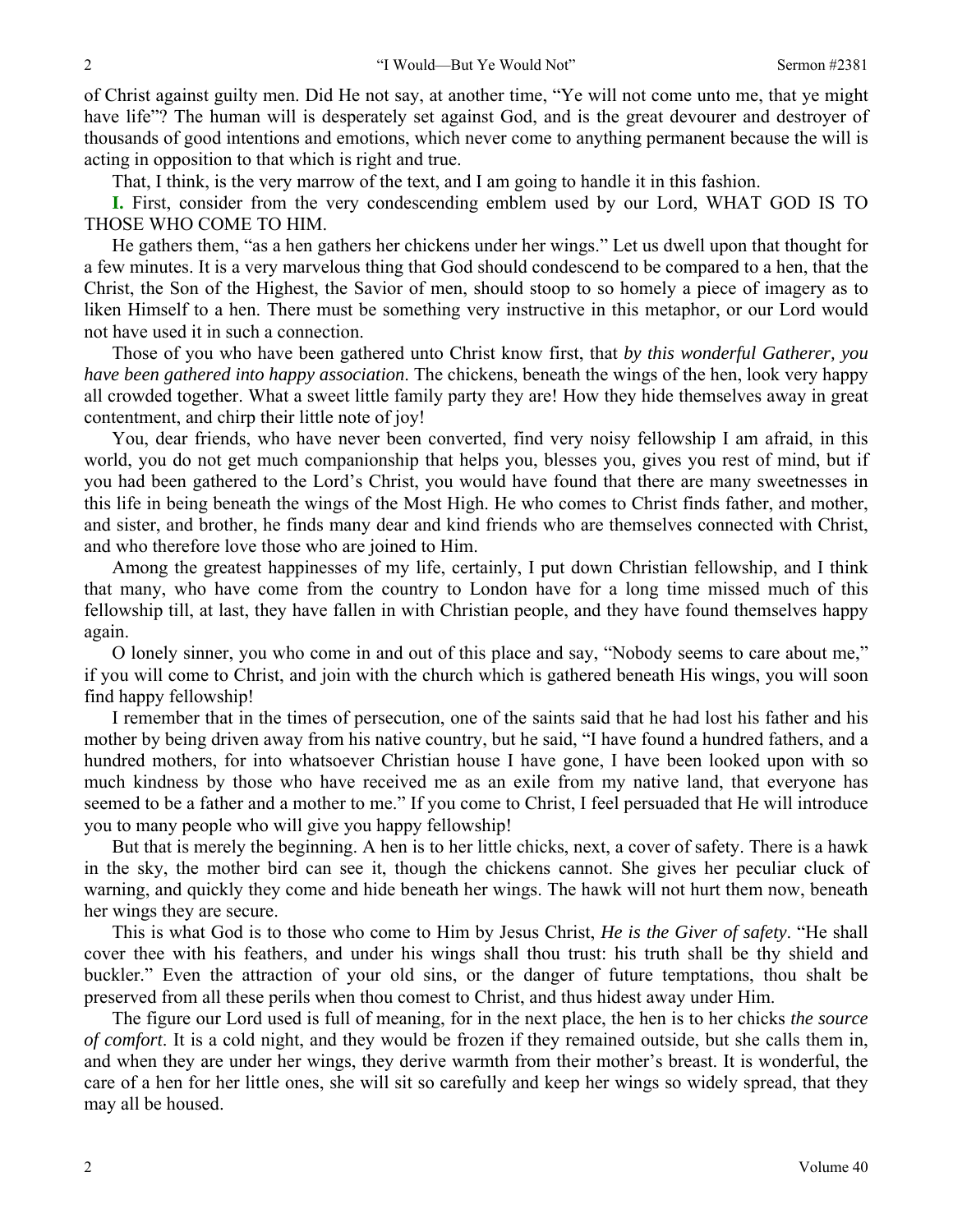What a cabin, what a palace it is for the young chicks to get there under the mother's wings! The snow may fall, or the rain may come pelting down, but the wings of the hen protect the chicks, and you, dear friend, if you come to Christ, shall not only have safety, but comfort.

I speak what I have experienced. There is a deep, sweet comfort about hiding yourself away in God, for when troubles come, wave upon wave, blessed is the man who has a God to give him mercy upon mercy. When affliction comes, or bereavement comes, when loss of property comes, when sickness comes in your own body, there is nothing wanted but your God. Ten thousand things, apart from Him, cannot satisfy you, or give you comfort. There, let them all go, but if God be yours and you hide away under His wings, you are as happy in Him as the chickens are beneath the hen.

Then, the hen is also to her chicks, *the fountain of love*. She loves them, did you ever see a hen fight for her chickens? She is a timid enough creature at any other time, but there is no timidity when her chicks are in danger. What an affection she has for them, not for all chicks, for I have known her kill the chickens of another brood, but for her own what love she has! Her heart is all devoted to them.

But oh, if you want to know the true fountain of love, you must come to Christ! You will never have to say, "Nobody loves me, I am pining, with an aching heart, for a love that can fill and satisfy it." The love of Jesus fills to overflowing the heart of man, and makes him well content under all circumstances. I would that God had gathered you all, my dear hearers. I know that He has gathered many of you, blessed be His name, but still there are some here, chicks without a hen, sinners without a Savior, men, women, and children, who have never been reconciled to God.

The hen is also to her chicks, *the cherisher of growth*. They would not develop if they were not taken care of, in their weakness they need to be cherished that they may come to the fullness of their perfection. And when the child of God lives near to Christ, and hides beneath His wings, how fast he grows! There is no advancing from grace to grace, from feeble faith to strong faith, and from little fervency to great fervency, except by getting near to God.

The emblem used by our Lord is a far more instructive figure than I have time to explain. When the Lord gathers sinners to Himself, then it is that they find in Him all that the chicks find in the hen, and infinitely more.

**II.** Now notice, secondly, WHAT GOD DOES TO GATHER MEN. They are straying, and wandering about, but He gathers them. According to the text, Jesus says, "How often would I have gathered thy children together!" How did God gather those of us who have come to Him?

He gathers us first *by making Himself known to us*. When we come to understand who He is and what He is, and know something of His love, and tenderness, and greatness, *then* we come to Him. Ignorance keeps us away from Him, but to know God and His Son, Jesus Christ, is eternal life. Hence I diligently urge you to study the Scriptures, and to be as often as you can hearing a faithful preacher of the Gospel, that, knowing the Lord, you may by that knowledge be drawn towards Him.

These are the cords of love with which the Spirit of God draws men to Christ. He makes Christ known to us, He shows us Christ in the grandeur of His divine and human nature, Christ in the humiliation of His sufferings, Christ in the glory of His resurrection, Christ in the love of His heart, in the power of His arm, in the efficacy of His plea, in the virtue of His blood, and as we learn these sacred lessons we say, "That is the Christ for me, that is the God for me," and we are gathered unto Him.

But God gathers many to Himself *by the call of His servants*. You see that of old, He sent His prophets, now He sends His ministers. If God does not send us to you, we shall never gather you. If we come to you in our own name, we shall come in vain, but if the Lord has sent us then He will bless us and our message will be made to you a means of gathering you to Christ.

I would much rather cease to preach than be allowed to go on preaching but never to gather souls to God. I can truly say that I have no wish to say a pretty thing, or turn a period, or utter a nice figure of speech, I want to win your souls, to slay your sin, to do practical work for God with each man, each woman, each child, who shall come into this Tabernacle, and I ask the prayers of God's people that it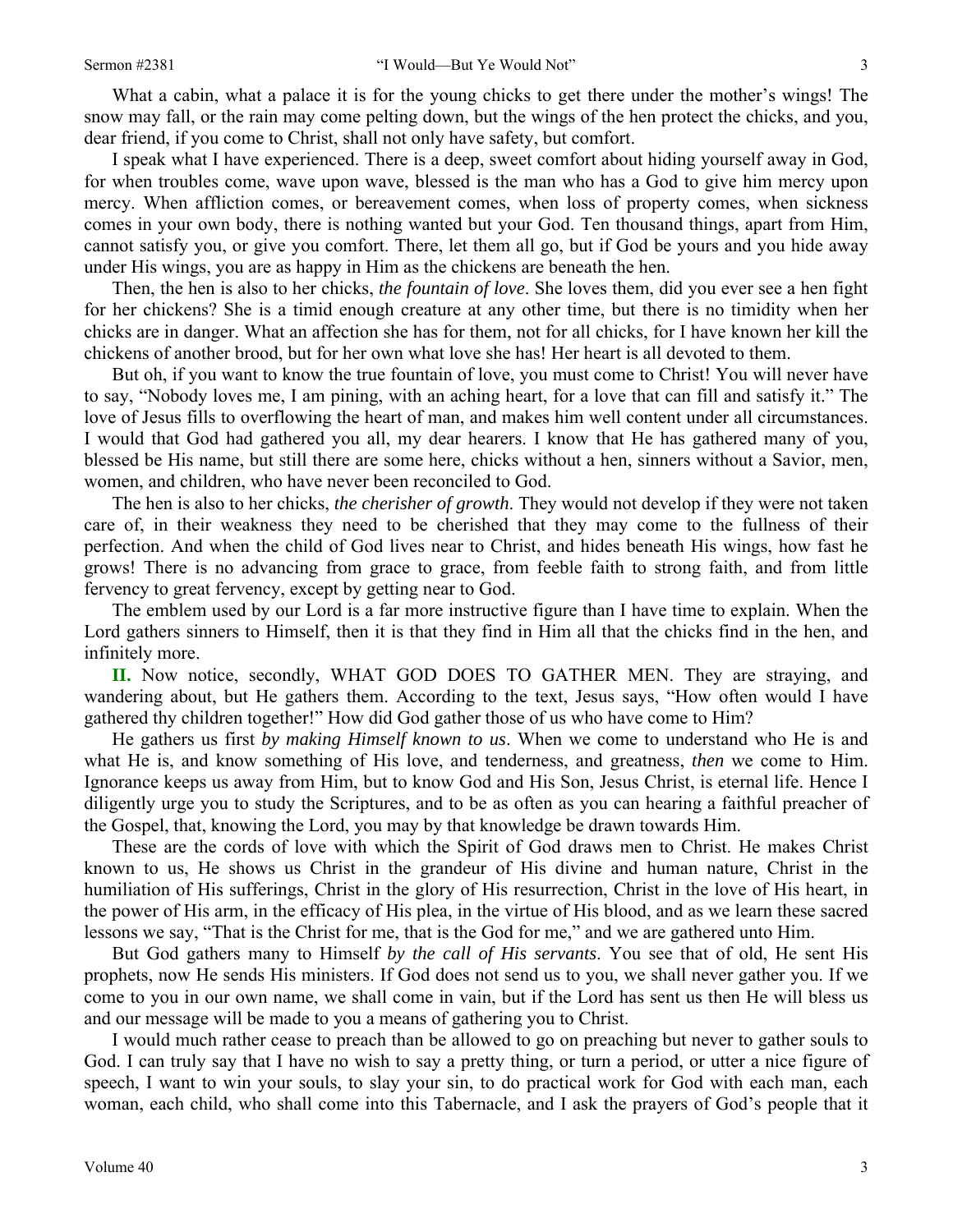may be so. It is thus that God gathers men to Himself, by the message which He gives to them through His servants.

The Lord has also *many other ways of calling men to Himself*. You saw this morning [Sermon #2034, Peter's Restoration], that Peter was called to repentance by the crowing of a cock, and the Lord can use a great many means of bringing sinners to Himself. Omnipotence has servants everywhere, and God can use every kind of agent, even though it appears most unsuitable, to gather together His own chosen ones. He has called some of you, He has called some of you who have not yet come to Him. The text says, "How often!" It does not tell us how often, but it puts it as a matter of wonder, "How often!" with a note of exclamation.

Let me ask you how often has God called some of you? Conscience has whispered its message to the most of you. When you come to see men dying, if you talk seriously with them, they will sometimes tell you that they are unprepared, but that they have often had tremblings and been suspicions, they have long suffered from unrest, and sometimes they have been, "almost persuaded." I should not think that there is a person in this place who has not been sometimes made to shake and tremble at the thought of the world to come. How often has it been so with you? "How often," says God, "would I have gathered you!"

The Lord sometimes speaks to us, not so much by conscience, as by providence. That death in the family, what a voice it was to us! When your mother died, when your poor father passed away, what a gathering time it seemed to be then! You soon forgot all about it, but you did feel it then. Ah, my dear woman, when your babe was taken from your bosom, and the little coffin left the house, you remember how you felt, and you, father, when your prattling boy sang the Sunday school hymn to you on his dying bed, and well-nigh broke your heart, then was the Lord going forth in His providence to gather you. You were being gathered, but you were not willing to come, according to our text you "would not."

It has not always been by death that the Lord has spoken to you, for you have had other calls. When you have been brought low, or have been out of a situation, when sometimes a Christian friend has spoken to you, when you have read something in a tract or paper, which has compelled you to pull up and made you stand aghast for a while, has not all that had a reference to this text, "How often, how often, how often would I have gathered thee?"

God knocks many times at some men's doors. I know that there is a call of His which is effectual, oh, that you might hear it! But there are many other calls which come to men, of whom Christ says, "Many are called, but few are chosen." How often has He called *you?* I wish you would try and reckon up how often the Almighty God has come to you, and spread out His warm wide wings, and yet this has been true, "I would have gathered you, but you would not."

One more way in which God gathers men is *by continuing to have patience with them, and sending the same message to them*. I am always afraid that you who hear me constantly will get to feel, "We have heard him so long and so often that he cannot say anything fresh." Why, did I not use to shake you, when first you heard me, and compel you to shed many tears in the early days of your coming to this house?

And now—well, you can hear it all without a tremor—you are like the blacksmith's dog that goes to sleep while the sparks are flying from the anvil. Down in Southwark, at the place where they make the big boilers, a man has to get inside to hold the hammer while they are riveting. There is an awful noise, the first time that a man goes in he feels that he cannot stand it, and that he will die, he loses his hearing, it is such a terrible din, but they tell me that after a while some have been known even to go to sleep while the men have been hammering.

So it is in hearing the Gospel, men grow hardened and that which was at one time a very powerful call, seems to be at the last no call at all. Yet still, here you are and your hair is getting grey, here you are, you have long passed the prime of life, here you are, you were in a shipwreck once, or you had an accident, or you caught the fever, but you did not die, and here you are, God still speaks to you, not saying, "Go," but "Come, come." Christ has not yet said to you, "Depart, ye cursed," but He still cries,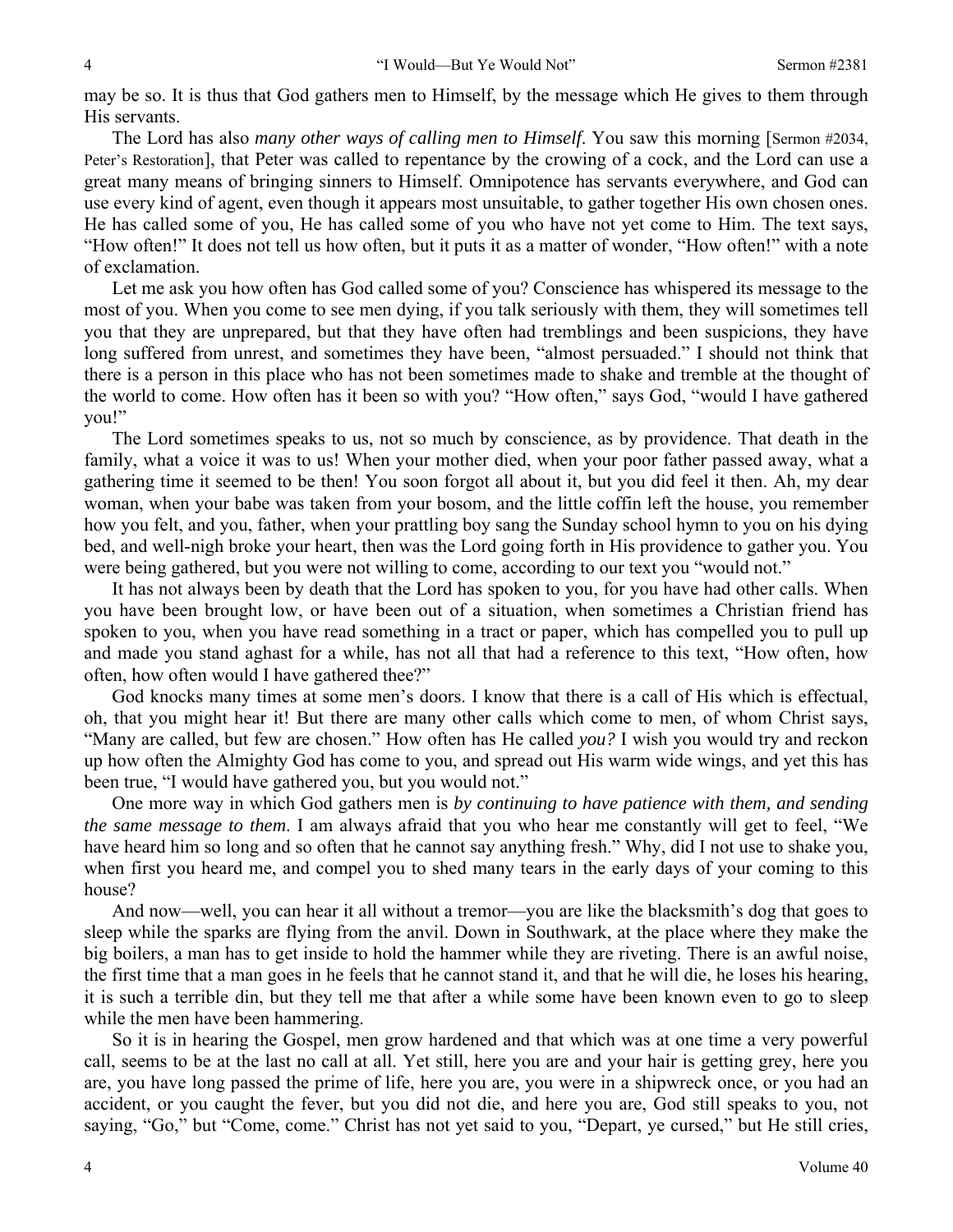"Come unto me, all ye that labor and are heavy laden, and I will give you rest." This is how God calls and how He gathers men by the pertinacity of His infinite compassion, in still inviting them to come unto Him that they may obtain eternal life.

**III.** Well now, a third point, and a very important one is this, WHAT MEN NEED TO MAKE THEM COME TO GOD.

According to the text, God gathers men, but what is needed on their part? Our Savior said of those that rejected him, "Ye would not."

What is wanted is first, *the real will to come to God*. You have heard a great deal I dare say, about the wonderful faculty of free will. I have already told you my opinion of free will, but it also happens that that is the very thing that is wanted, a will towards that which is good. There is where the sinner fails, what he needs is a real will. "Oh, yes!" men say, "we are willing, we are willing." But you are not willing, if we can get the real truth, you are not willing, there is no true willingness in your hearts, for a true willingness is *a practical willingness*. The man who is willing to come to Christ says, "I must away with my sins, I must do away with my self-righteousness, and I must seek Him who alone can save me."

Men talk about being willing to be saved, and dispute about free will, but when it comes to actual practice, they are not willing. They have no heart to repent, they will to keep on with their sin. They will to continue in their self-righteousness, but they do not will, with any practical resolve, to come to Christ.

There is need of *an immediate will*. Every unconverted person here is willing to come to Christ before he dies, I never met with a person yet who was not, but are you willing to come to Christ now? That is the point. "Today, if ye will hear His voice, harden not your hearts." But you answer, "Our hearts are not hardened, we only ask for a little more time." A little more time for what? A little more time in which to go on rebelling against God? A little more time in which to run the awful risk of eternal destruction?

So, you see, it is a real will and an immediate will that is needed.

With some, it is *a settled will* that is needed. Oh, yes, they are ready! They feel directly the preacher begins to speak, they are impressed during the singing of the first hymn. There is a revival service, and in the after-meeting they begin telling you what they have felt.

Look at those people on Wednesday. They have got over Monday and Tuesday with some little grumblings of heart, but what about Wednesday? They are as cold as a cucumber, every feeling that they had on Sunday is gone from them, they have no memory of it whatever. Their goodness is as the morning cloud, and as the early dew it passes away. How some people do deceive us with their good resolves, in which there is nothing at all, for there is no settled will!

With others, what is lacking is *a submissive will*. Yes, they are willing to be saved, but then they do not want to be saved by grace, they are not willing to give themselves up altogether to the Savior, they will not renounce their own righteousness, and submit themselves to the righteousness of Christ. Well, that practically means that there is not any willingness at all, for unless you accept God's way of salvation, it is no use for you to talk about your will. Here is the great evil that is destroying you, and that will destroy you before long, and land you in hell, "Ye would not, ye would not." Oh, that God's grace might come upon you, subduing and renewing your will, and making you willing in the day of His power!

**IV.** My last point is a very solemn one. I shall not weary you with it. WHAT WILL BECOME OF MEN WHO ARE NOT GATHERED TO CHRIST?

What will become of men of whom it continues to be said, "Ye would not?"

The text suggests to us two ways of answering the question. *What becomes of chicks that do not come to the shelter of the hen's wings?* What becomes of chicks that are not gathered to the hen? Well, the hawk devours some, and the cold nips others, they miss the warmth and comfort that they might have had. That is something.

If there were no hereafter, I should like to be a Christian. If I had to die like a dog, the joy I find in Christ would make me wish to be His follower. You are losers in this world if you love not God, you are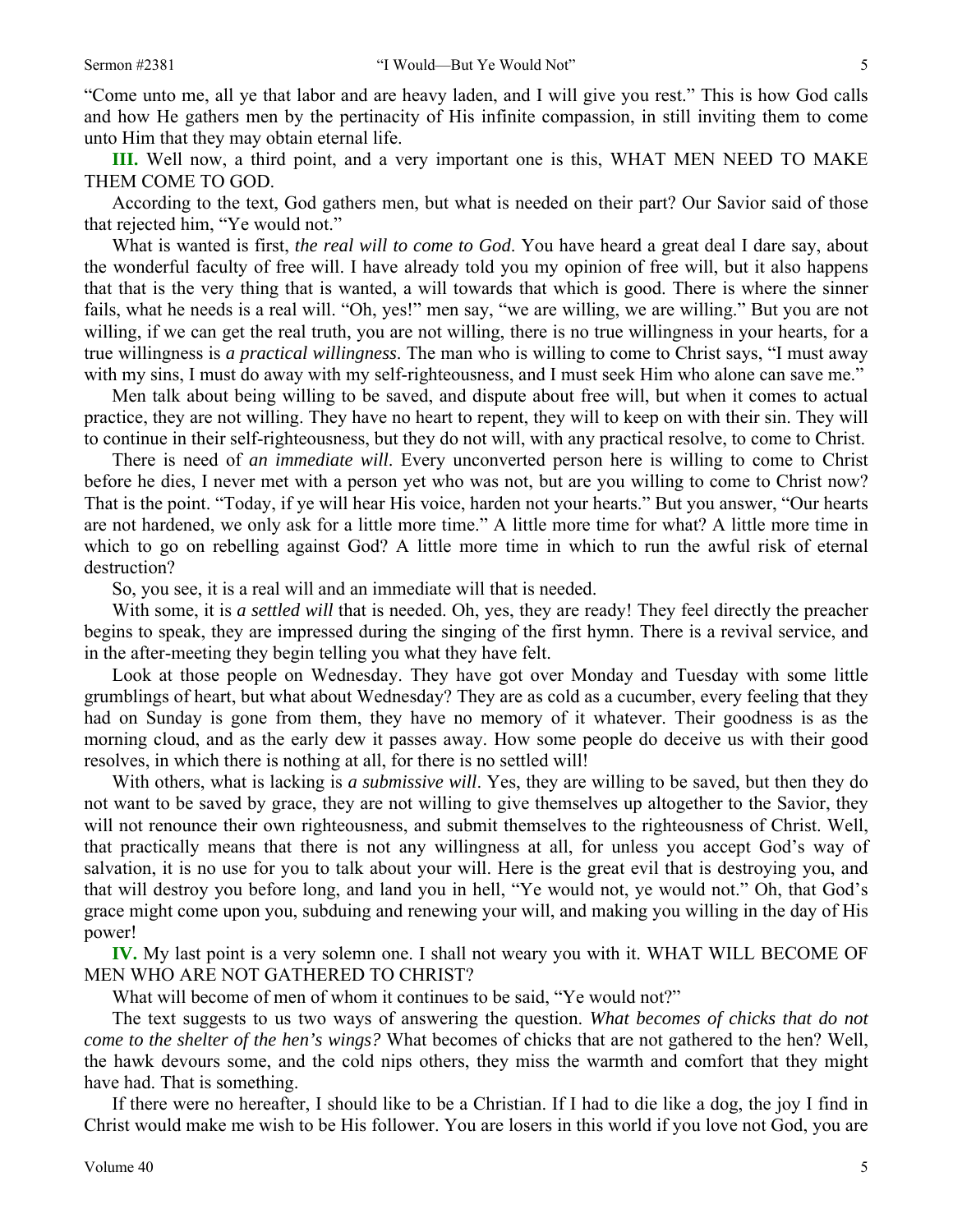losers of peace, and comfort, and strength, and hope, even now, but what will be your loss hereafter, with no wing to cover you when the destroying angel is abroad, no feathers beneath which you may hide when the dread thunderbolts of justice shall be launched, one after another, from God's right hand? You have no shelter, and consequently no safety.

#### *"He that hath made his refuge God, Shall find a most secure abode,"*

but he who has not that refuge shall be among the great multitude who will call to the rocks and the mountains to fall upon them, to hide them from the face of Him that sitteth upon the throne, and from the wrath of the Lamb. O sirs, I pray you, run not the awful risk of attempting to live without the shelter of God in Christ Jesus!

But the text suggests a second question, *What became of Jerusalem in the end?* "O Jerusalem, Jerusalem, how often would I have gathered thy children together, but ye would not!" Well, what happened to Jerusalem, after all? I invite you who are without God, and without Christ, to read Josephus, with the hope that he may be of service to you.

What became of the inhabitants of that guilty city of Jerusalem? Well, they crucified the Lord of glory, and they hunted out His disciples, and yet they said to themselves, "We live in the city of God, no harm can come to us, we have the temple within our walls, and God will guard His own Holy Place." But very soon they tried to throw off the Roman yoke and there were different sets of zealots who determined to fight against the Romans, and they murmured and complained, and began to fight among themselves.

Before the Romans attacked Jerusalem, the inhabitants had begun to kill one another. The city was divided by the various factions, three parties took possession of different portions of the place, and they fought against one another, night and day. This is what happens to ungodly men, manhood breaks loose against itself, and when there are inward contentions, one part of man's soul fighting against another part, there is an internal war of the most horrible kind. What is the poor wretch to do who is at enmity with himself, one part of his nature saying, "Go," another part crying, "Go back," and yet a third part shouting, "Stop where you are"?

Are there not many of you who are just like battle fields trampled with the hoofs of horses, torn up with the ruts made by the cannon wheels, and stained with blood? Many a man's heart is just like that. "Rest?" he says, "that has gone from me long ago." Look at him in the morning after a drinking bout, look at him after he has been quarrelling with everybody, look at the man who has been unfaithful to his wife, or that other man who has been dishonest to his employer, or that other who is gambling away all that he has.

Why, how does he sleep, poor wretch? He does not rest, he dreams, he starts, he is always in terror. I would not change places with him, nay, not for five minutes. The depths of poverty, and an honest conscience, are immeasurably superior to the greatest luxury in the midst of sin. The man who is evidently without God begins to quarrel with himself.

By and by, one morning, they who looked over the battlements of Jerusalem cried, "The Romans are coming, in very deed they are marching up towards the city!" Vespasian came with an army of sixty thousand men, and after a while, Titus had thrown up mounds round about the city so that no one could come in or go out of it. He had surrounded it so completely that they were all shut in. It was, as you remember, at the time of the passover, when the people had come from every part of the land, a million and more of them, and he shut them all up in that little city.

So, a time comes with guilty men, when they are shut up, this sometimes happens before they die, they are shut up, they cannot have any pleasure in sin as they used to have, and they have no hope. They seem cooped up altogether, they have not been gathered by God's love, but now, at last, they are gathered by an avenging conscience, they are shut up in God's justice.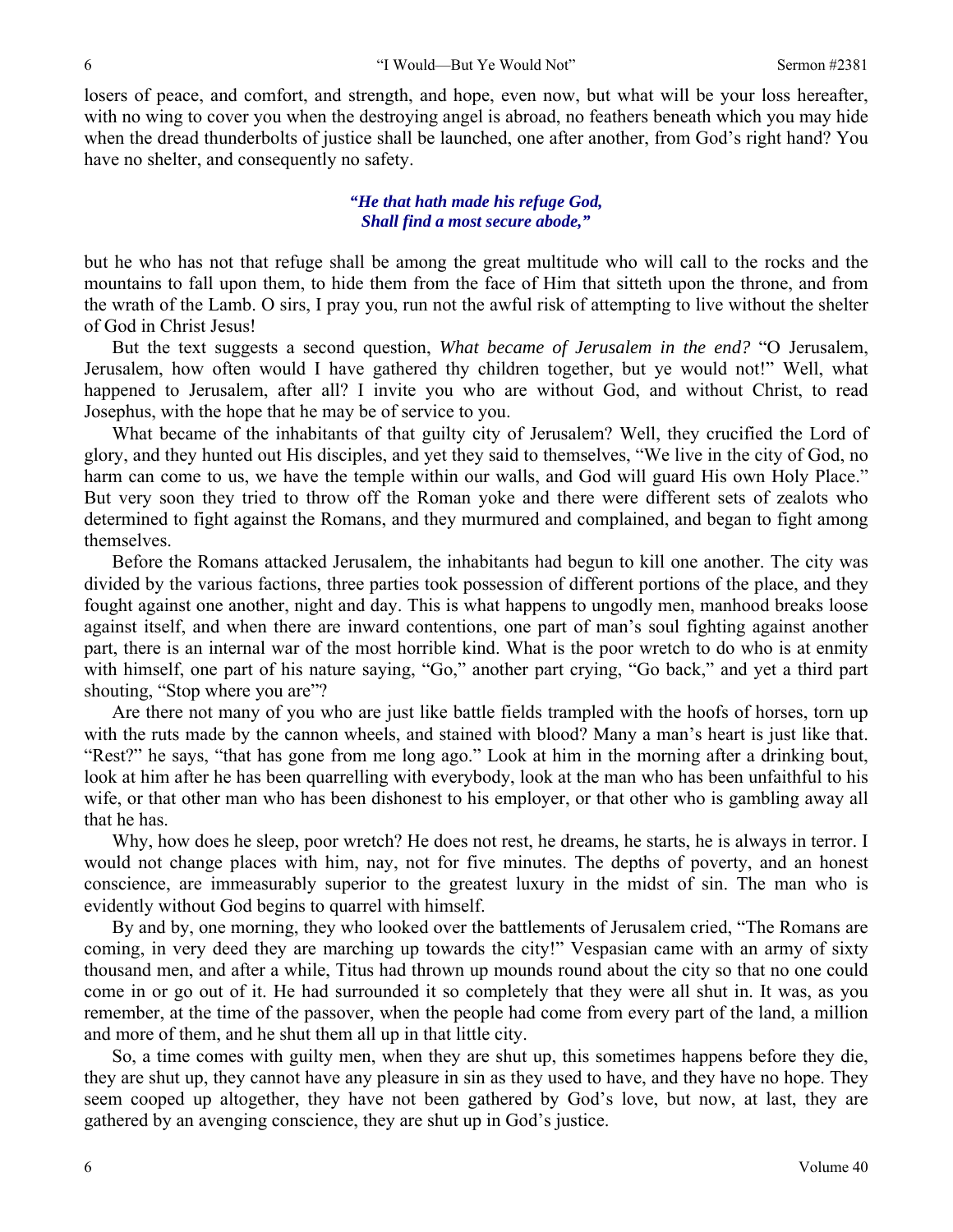I shall never forget being sent for in my early days, to see a man who was dying. As I entered the room, he greeted me with an oath, I was only a youth, a pastor about seventeen and a half years of age, and he somewhat staggered me. He would not lie down on his bed, he defied God, he said he would not die.

"Shall I pray for you? "I asked. I knelt down, and I had not uttered many sentences before he cursed me in such dreadful language that I started to my feet, and then again he cried, and begged me to pray with him again, though it was not any good. He said, "It is no use, your prayer will never be heard for me, I am damned already," and the poor wretch spoke as though he really were so, and were realizing it in his own soul.

I tried to persuade him to lie down upon his bed, it was of no avail, he tramped up and down the room as fast as he could go, he knew that he should die, but he could not die while he could keep on walking, and so he kept on. Then again I must pray with him, and then would come another awful burst of blasphemy, because it was not possible that the prayer would be heard.

It does not often happen that one sees a person quite as bad as that, but there is a condition of heart that is not so visible, but which is quite as sad, and which comes to men dying without Christ. They are shut up, the Roman soldiers are, as it were, marching all round the city, and there is no escape, and they begin to feel it, and so they die in despair.

But then, when the Roman soldiers did come, the woes of Jerusalem did not end. There was a famine in the city, a famine so dreadful that what Moses said was fulfilled, and the tender and delicate women ate the fruit of her own body. They came to search the houses because they thought there was food there, and a woman brought out half of her own babe and said, "Well, eat that, if you can," and throughout the city, they fed upon one another, and oh, when there is no God in the heart, what a famine it makes in a man's soul! How he longs for a something which he cannot find, and that all the world cannot give him, even a mouthful to stay the ravenousness of his spirit's hunger!

And this doom will be still worse in the next world. You know that Jerusalem was utterly destroyed, not one stone was left upon another, and this is what is to happen to you if you refuse your Savior, you will be destroyed, you will be an eternal ruin, no temple of God, but an everlasting ruin. Destroyed that is the punishment for you, destroyed from the presence of the Lord, and the glory of His power, and so, abiding forever with no indwelling God, no hope, no comfort. How terrible will be your doom unless you repent!

> *"Ye sinners, seek His grace, Whose wrath ye cannot bear; Fly to the shelter of His cross, And find salvation there."*

I pray you, do so, for the Lord Jesus Christ's sake! Amen.

### **EXPOSITION BY C. H. SPURGEON**

#### *MATTHEW 23:29-39 AND 24:1-21*

**Matthew Chapter 23. Verses 29-31**. *Woe unto you, scribes and Pharisees, hypocrites! because ye build the tombs of the prophets, and garnish the sepulchres of the righteous, and say, If we had been in the days of our fathers, we would not have been partakers with them in the blood of the prophets. Wherefore ye be witnesses unto yourselves, that ye are the children of them which killed the prophets.* 

They talk in the same conceited manner and they claim self-righteousness as their fathers did, and if their ancestors killed the prophets, these men garnish their sepulchers, and so are sharers in their forefathers' deeds. How often it happens that men say they would not have done such crimes as others have committed, whereas they do not know the vileness of their own hearts. If they were under the same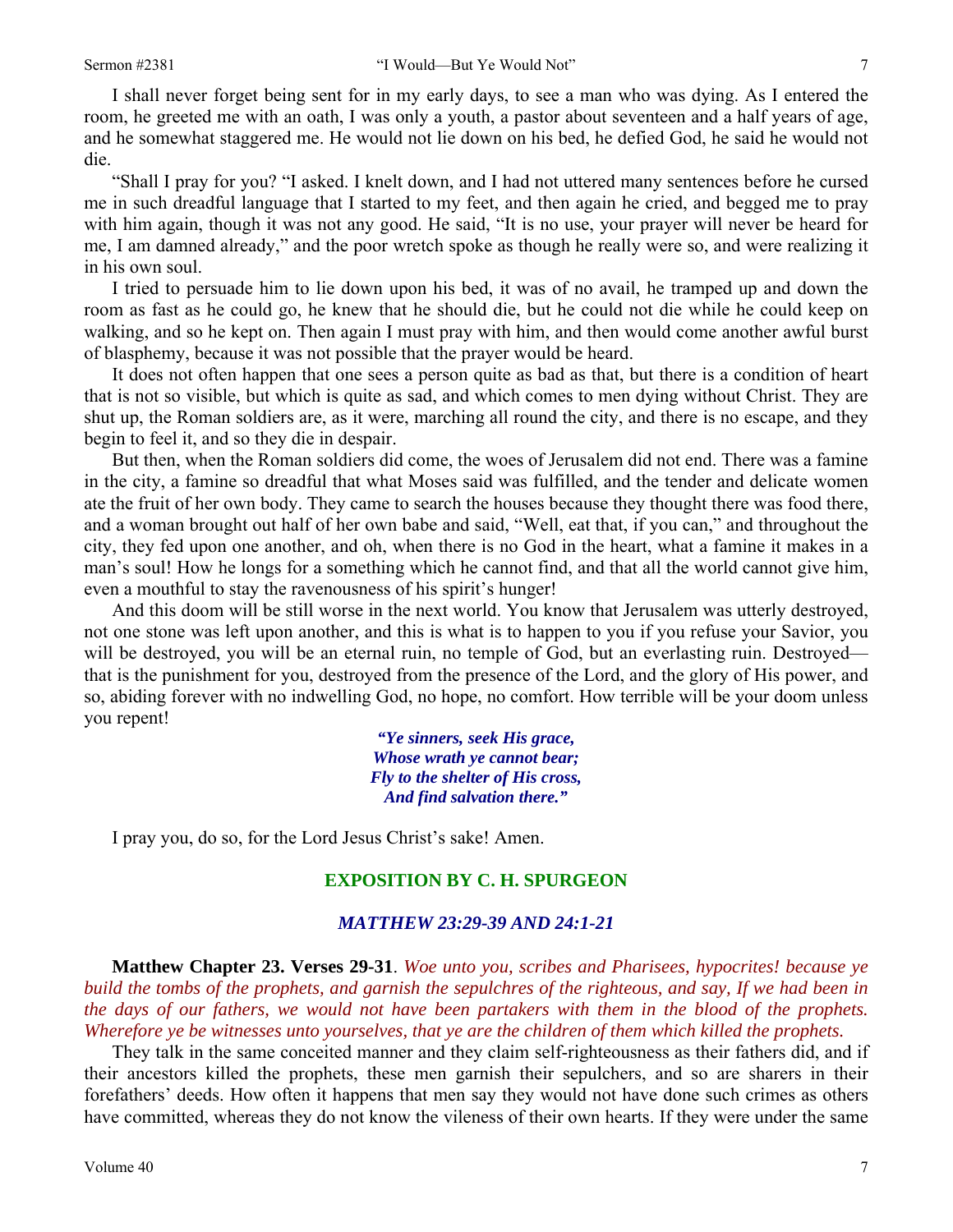conditions as others, they would act in the same way. It would have been a better sign if the scribes and Pharisees had lamented before God that they themselves were not treating His prophets as they ought to be treated.

How very faithful was our Master! He was very tender in spirit, but still, He spoke very severely. The old proverb says that, "a good surgeon often cuts deeply," and so it was with the Lord Jesus Christ. He did not film the evil matter over, He lanced the wound. He is not the most loving who speaks the smoothest words, true love often compels an honest man to say that which pains him far more than it affects his callous hearers.

**32-33.** *Fill ye up then the measure of your fathers. Ye serpents, ye generation of vipers, how can ye escape the damnation of hell?* 

This is Christ's utterance, let me remind you. Our modern preachers would not talk like this, even to scribes and Pharisees who were crucifying Christ afresh, and putting Him to an open shame. They would search the dictionary through to find very smooth and pretty words to say to Christ's enemies. We are not of their way of thinking and speaking, nor shall we be while we desire to follow in the footsteps of our Lord.

**34.** *Wherefore, behold, I send unto you prophets, and wise men, and scribes: and some of them ye shall kill and crucify; and some of them shall ye scourge in your synagogues, and persecute them from city to city.* 

Which they did, the servants of Christ were thus worried and harried all over the land.

**35-36.** *That upon you may come all the righteous blood shed upon the earth, from the blood of righteous Abel unto the blood of Zacharias son of Barachias, whom ye slew between the temple and the altar. Verily I say unto you, All these things shall come upon this generation.* 

So they did. The destruction of Jerusalem was more terrible than anything that the world had ever witnessed, either before or since. There must have been nearly a million and a quarter of people killed during that terrible siege, and even Titus, when he saw the awful carnage said, "What must be the folly of this people that they drive me to such work as this? Surely, the hand of an avenging God must be in it." Truly, the blood of the martyrs slain in Jerusalem was amply avenged when the whole city became a veritable Aceldama, or field of blood.

**37-38.** *O Jerusalem, Jerusalem, thou that killest the prophets, and stonest them which are sent unto thee, how often would I have gathered thy children together, even as a hen gathereth her chickens under her wings, and ye would not! Behold, your house is left unto you desolate.* 

What a picture of pity and disappointed love the King's face must have presented, when with flowing tears, He spoke these words! It was the utterance of the righteous Judge, choked with emotion. Jerusalem was too far gone to be rescued from its self-sought doom, and its guilt was about to culminate in the death of the Son of God.

**39.** *For I say unto you, Ye shall not see me henceforth, till ye shall say, Blessed is he that cometh in the name of the Lord.* 

**Matthew Chapter 24. Verse 1.** *And Jesus went out, and departed from the temple: and his disciples came to him for to shew him the buildings of the temple.* 

Ah, me! the rejected King took but slight interest in the temple of which His disciples thought so much. To them the appearance was glorious, but to their Lord it was a sad sight. His Father's house, which ought to have been a house of prayer for all nations, had become a den of thieves, and soon would be utterly destroyed.

**2.** *And Jesus said unto them, See ye not all these things? verily I say unto you, There shall not be left here one stone upon another, that shall not be thrown down.* 

And it was so. Josephus tells us that Titus at first tried to save the temple, even after it was set on fire, but his efforts were of no avail, and at last he gave orders that the whole city and temple should be leveled, except a small portion reserved for the garrison. Yet the stones of the temple were such as men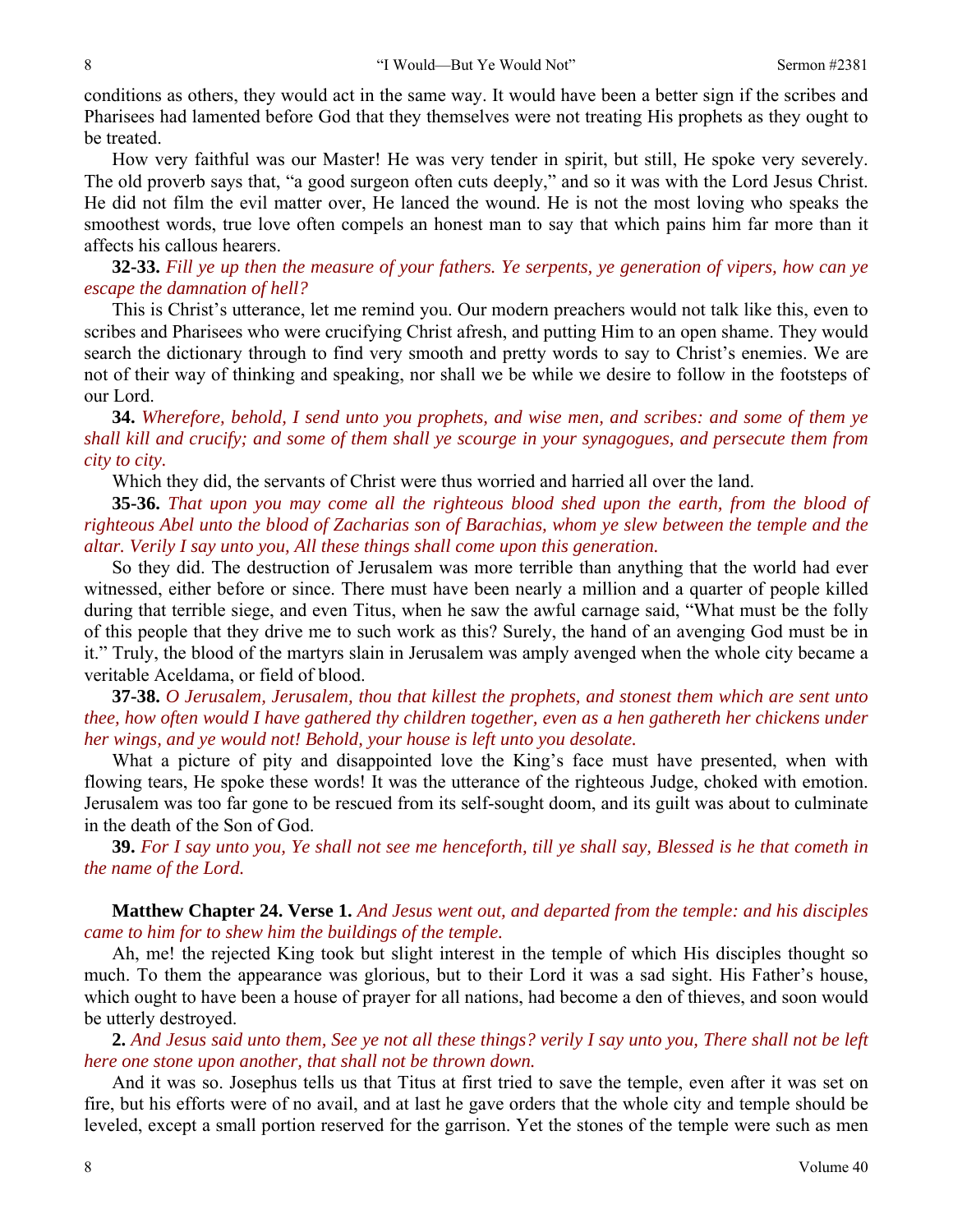very seldom see, so exceedingly great, they looked as if, once in their place, they would stand there throughout eternity, but all are gone, according to our Lord's prophecy.

**3.** *And as he sat upon the mount of Olives,—* 

The little procession continued ascending the Mount of Olives, until Jesus reached a resting place from which He could see the temple.

**3.** *The disciples came unto him privately, saying, Tell us, when shall these things be? and what shall be the sign of thy coming, and of the end of the world?* 

There are here two distinct questions, perhaps three. The disciples inquired, first, about the time of the destruction of the temple, and then about the sign of Christ's coming, and of "the consummation of the age," as it is in the margin of the Revised Version. The answers of Jesus contained much that was mysterious, and that could only be fully understood as that which He foretold actually occurred. He told His disciples some things which related to the siege of Jerusalem, some which concerned His second advent, and some which would immediately precede "the end of the world."

When we have clearer light, we may possibly perceive that all our Savior's predictions on this memorable occasion had some connection with all three of these great events.

**4.** *And Jesus answered and said unto them, Take heed that no man deceive you.* 

Jesus was always practical. The most important thing for His disciples was not that they might know when "these things," would be, but that they might be preserved from the peculiar evils of the time.

**5.** *For many shall come in my name, saying, I am Christ; and shall deceive many.* 

And they did. A large number of impostors came forward before the destruction of Jerusalem, proclaiming that they were Messiahs.

**6.** *And ye shall hear of wars and rumors of wars:* 

And they did. The armies of Rome were soon after this on their way to the doomed city.

**6-8.** *See that ye be not troubled: for all these things must come to pass, but the end is not yet. For nation shall rise against nation, and kingdom against kingdom: and there shall be famines, and pestilences, and earthquakes, in divers places. All these are the beginning of sorrows.* 

One would think that there was sorrow enough in famines, and pestilences, and earthquakes, in divers places, but our Lord said that all these were only "the beginning of sorrows"—the first birthpangs of the travail that must precede His coming, either to Jerusalem or to the whole world.

**9-14.** *Then shall they deliver you up to be afflicted, and shall kill you: and ye shall be hated of all nations for my name's sake. And then shall many be offended, and shall betray one another, and shall hate one another. And many false prophets shall rise, and shall deceive many. And because iniquity shall abound, the love of many shall wax cold. But he that shall endure unto the end, the same shall be saved. And this gospel of the kingdom shall be preached in all the world for a witness unto all nations; and then shall the end come.* 

But as for this destruction of Jerusalem, the Savior gave them clear warning.

**15-16.** *When ye therefore shall see the abomination of desolation, spoken of by Daniel the prophet, stand in the Holy Place, (whoso readeth, let him understand:) then let them which be in Judaea flee into the mountains:* 

As soon as Christ's disciples saw "the abomination of desolation," that is, the Roman ensigns, with their idolatrous emblems, stand in the holy place, they knew that the time for them to escape had arrived and they did "flee into the mountains."

You will say to me perhaps, "but there were Romans there before." Yes, the Romans were in possession, but the eagles and other idolatrous symbols were never exhibited in Jerusalem. The Romans were often very lenient to the different people whom they subdued, and these symbols were kept out of sight until the last war came. Then wherever the Jews and Christians looked, and they could see those various images of Caesar and of the Roman state which were worshipped by the soldiery, and then were the faithful to flee to the mountains.